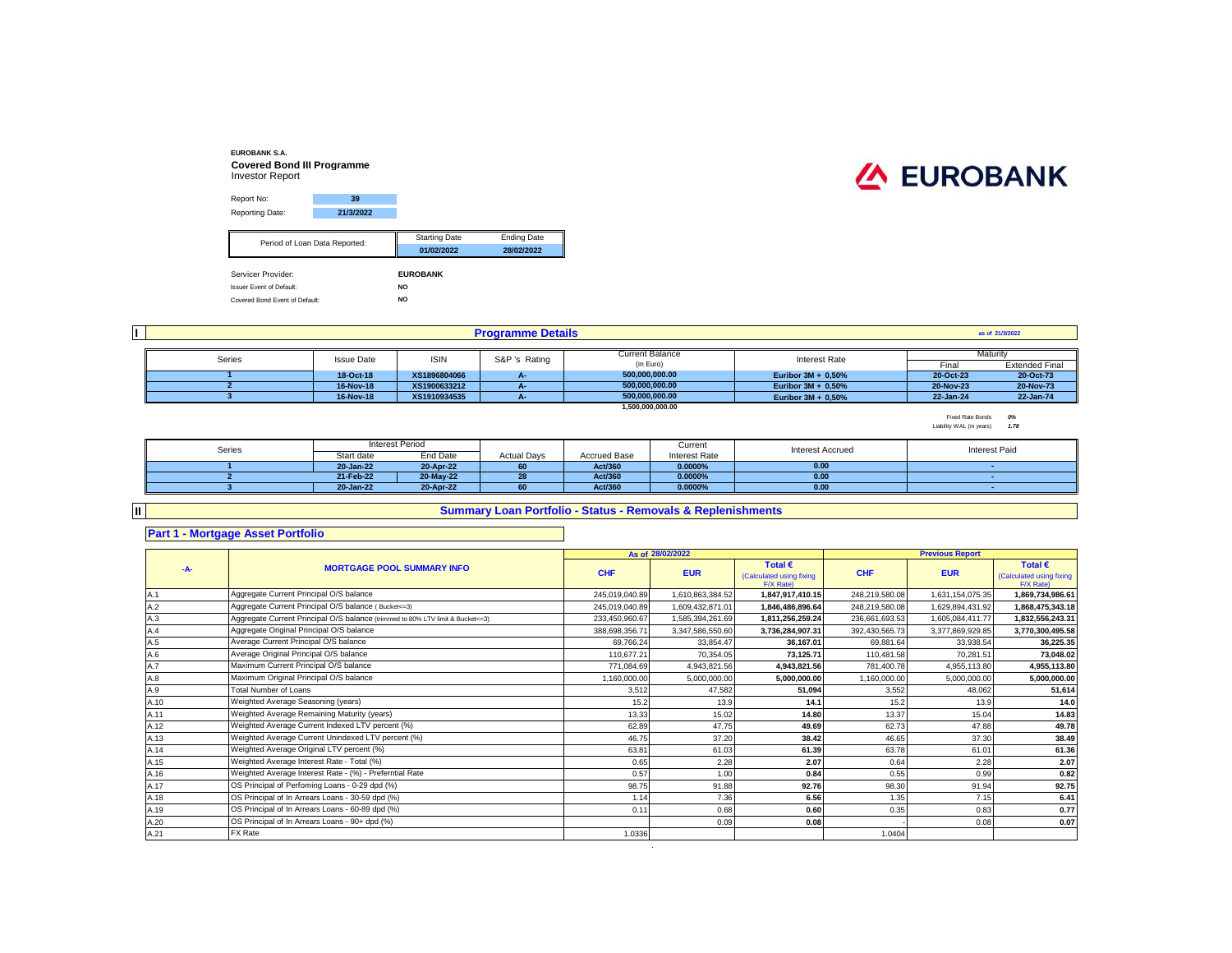|            | <b>Principal Receipts For Performing</b> |             |               |             | As of 28/02/2022 |                                            |               |
|------------|------------------------------------------|-------------|---------------|-------------|------------------|--------------------------------------------|---------------|
|            | Or Delinguent / In Arrears Loans         |             |               | <b>EUR</b>  |                  | Total € (Calculated using fixing F/X Rate) |               |
|            |                                          | No Of Loans | <b>Amount</b> | No Of Loans | <b>Amount</b>    | No Of Loans                                | <b>Amount</b> |
| <b>B.1</b> | Scheduled And Paid Repayments            | 5.011       | 2.077.134.71  | 61.330      | 12.393.453.10    | 66.341                                     | 14.067.704.66 |
| <b>B.2</b> | <b>Partial Prepayments</b>               |             | 16.523.72     | 84          | 1.177.910.07     | 87                                         | 1.156.142.60  |
| <b>B.3</b> | Whole Prepayments                        | 146         | 478.762.58    | 1271        | 2.721.664.54     | 273                                        | 3.111.951.96  |
| <b>B.4</b> | Total Principal Receipts (B1+B2+B3)      |             | 2.572.421.01  |             | 16.293.027.71    |                                            | 18.335.799.21 |

|     | <b>Non-Principal Receipts For Performing</b>          |             |               |                    | As of 28/02/2022 |                                            |              |
|-----|-------------------------------------------------------|-------------|---------------|--------------------|------------------|--------------------------------------------|--------------|
|     | Or Delinquent / In Arrears Loans                      |             |               | <b>EUR</b>         |                  | Total € (Calculated using fixing F/X Rate) |              |
|     |                                                       | No Of Loans | <b>Amount</b> | <b>No Of Loans</b> | <b>Amount</b>    | <b>No Of Loans</b>                         | Amount       |
| C.1 | Interest From Installments                            | 3,961       | 133.134.09    | 54.066             | 3.123.495.57     | 58.027                                     | 3.252.301.77 |
| C.2 | Interest From Overdues                                | 1.287       | 776.26        | 11.313             | 7.571.10         | 12.600                                     | 8.322.13     |
| C.3 | Total Interest Receipts (C1+C2)                       |             | 133.910.35    |                    | 3.131.066.67     | 70.627                                     | 3.260.623.90 |
| C.4 | Levy 128 To Be Paid To Servicer (in case of an Event) |             |               |                    |                  |                                            |              |

# **Part 2 - Portfolio Status**

|            |                                               |                    |                |                    | As of 28/02/2022 |                                                     |                  |
|------------|-----------------------------------------------|--------------------|----------------|--------------------|------------------|-----------------------------------------------------|------------------|
| ---        | <b>Portfolio Status</b>                       | <b>CHF</b>         |                | <b>EUR</b>         |                  | Total $\epsilon$ (Calculated using fixing F/X Rate) |                  |
|            |                                               | <b>No Of Loans</b> | <b>Amount</b>  | <b>No Of Loans</b> | <b>Amount</b>    | <b>No Of Loans</b>                                  | <b>Amount</b>    |
| <b>A.1</b> | Performing Loans                              | 3.472              | 241.960.859.52 | 42,463             | 1.480.019.216.51 | 45,935                                              | 1,714,114,475.33 |
| A.2        | Delinquent/In Arrears Loans 30 Day To 89 Days | 40                 | 3.058.181.37   | 5,086              | 129.413.654.50   | 5.126                                               | 132.372.421.31   |
| A.3        | Totals (A1+ A2)                               | 3.512              | 245.019.040.89 | 47.549             | 1.609.432.871.01 | 51.061                                              | 1.846.486.896.64 |
| A.4        | In Arrears Loans 90 Days To 360 Days          |                    | 0.00           |                    | 1.430.513.51     |                                                     | 1.430.513.51     |
| A.5        | Denounced Loans                               |                    | 0.00           |                    | 0.00             |                                                     | 0.00             |
| A.6        | Totals (A4+ A5)                               |                    | 0.00           |                    | 1.430.513.51     | 33                                                  | 1.430.513.51     |

|            |                                                       |                    |               |                    | As of 28/02/2022 |                                                     |                |
|------------|-------------------------------------------------------|--------------------|---------------|--------------------|------------------|-----------------------------------------------------|----------------|
| -в-        | Breakdown of In Arrears Loans Number Of Days Past Due | <b>CHI</b>         |               | <b>EUR</b>         |                  | Total $\epsilon$ (Calculated using fixing F/X Rate) |                |
|            |                                                       | <b>No Of Loans</b> | <b>Amount</b> | <b>No Of Loans</b> | <b>Amount</b>    | <b>No Of Loans</b>                                  | Amount         |
| <b>B.1</b> | 30 Days < Installment <= 59 Days                      |                    | 2.800.573.31  | 4.729              | 118.492.138.44   | 4.764                                               | 121.201.671.44 |
| <b>B.2</b> | 60 Days < Installment <= 89 Days                      |                    | 257.608.06    | 357                | 10.921.516.06    | 362                                                 | 11.170.749.86  |
| <b>B.3</b> | Total (B1+B2=A4)                                      |                    | 3.058.181.37  | 5.086              | 129.413.654.50   | 5.126                                               | 132,372,421.31 |
| <b>B.4</b> | 90 Days < Installment <= 119 Days                     |                    | 0.00          |                    | 1.414.238.25     |                                                     | 1,414,238.25   |
| <b>B.5</b> | 120 Days < Installment <= 360 Days                    |                    | 0.00          |                    | 16.275.26        |                                                     | 16.275.26      |
| <b>B.6</b> | <b>Total (B4+B5=A4)</b>                               |                    | 0.00          | 33                 | 1.430.513.51     |                                                     | 1.430.513.51   |

## **Part 3 - Replenishment Loans - Removed Loans**

|             |                                       |                            |                      |                            | As of 28/02/2022     |                                            |                      |
|-------------|---------------------------------------|----------------------------|----------------------|----------------------------|----------------------|--------------------------------------------|----------------------|
|             | <b>Loan Amounts During The Period</b> |                            |                      | <b>EUR</b>                 |                      | Total € (Calculated using fixing F/X Rate) |                      |
|             |                                       | <b>Replenishment Loans</b> | <b>Removed Loans</b> | <b>Replenishment Loans</b> | <b>Removed Loans</b> | <b>Replenishment Loans</b>                 | <b>Removed Loans</b> |
| <b>IA.1</b> | <b>Total Outstanding Balance</b>      | 0.00                       | 635.136.35           | 0.00                       | 4.035.514.21         | 0.00                                       | 4.650.003.71         |
| A.2         | Number of Loans                       |                            |                      |                            | 328                  |                                            | 350                  |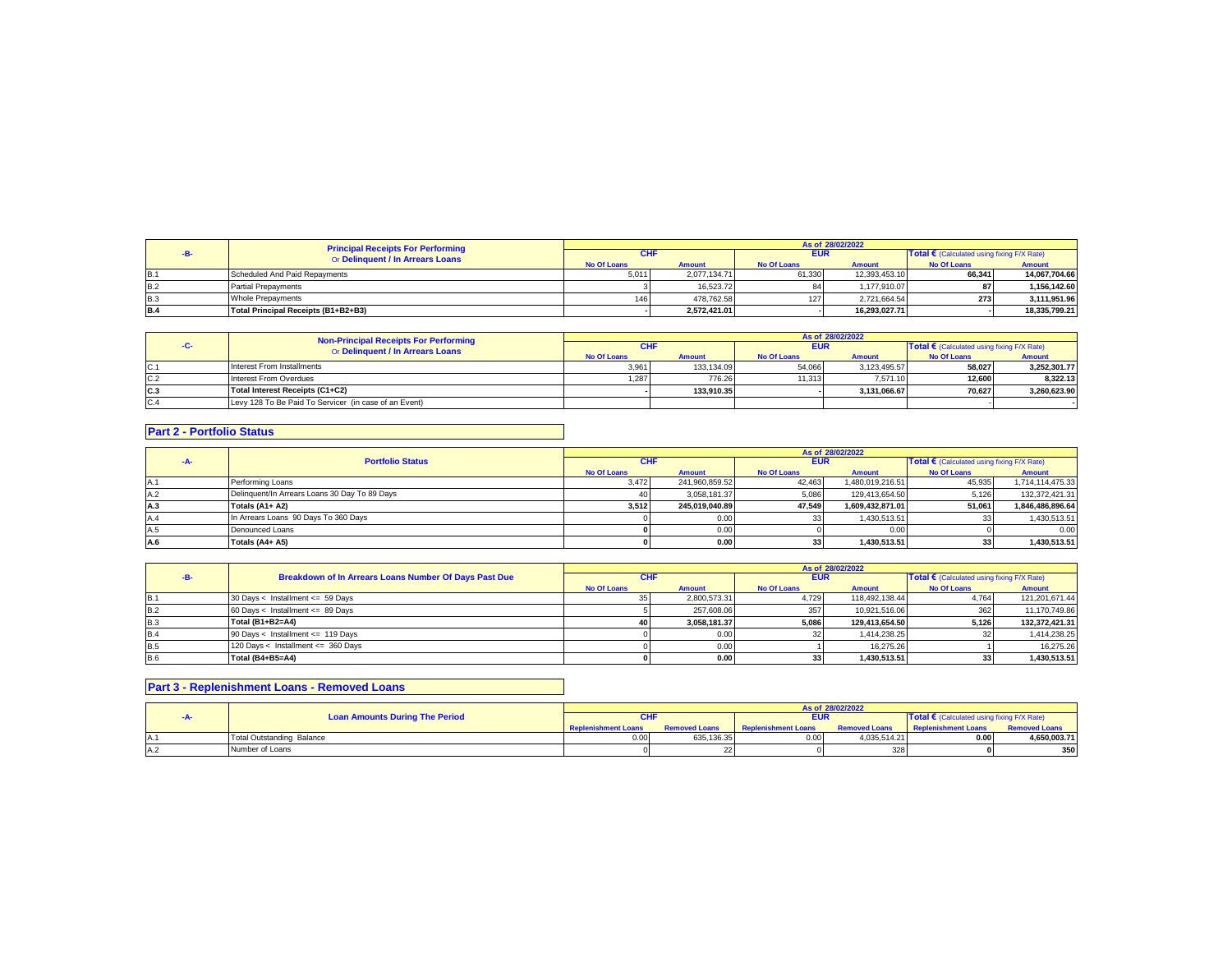| 圃<br><b>Statutory Tests</b>                                                                                                                                          |                     | as of 28/2/2022 |
|----------------------------------------------------------------------------------------------------------------------------------------------------------------------|---------------------|-----------------|
|                                                                                                                                                                      |                     |                 |
| Outstanding Bonds Principal                                                                                                                                          | 1,500,000,000.00    |                 |
| Outstanding Accrued Interest on Bonds                                                                                                                                | 0.00                |                 |
| <b>Total Bonds Amount</b>                                                                                                                                            | 1,500,000,000.00    |                 |
| Current Outstanding Balance of Loans                                                                                                                                 | 1,847,917,410.15    |                 |
| A. Adjusted Outstanding Principal of Loans <sup>2</sup>                                                                                                              | 1,811,256,259.24    |                 |
| B. Accrued Interest on Loans                                                                                                                                         | 4,111,602.38        |                 |
| C. Outstanding Principal & accrued Interest of Marketable Assets                                                                                                     | 0.00                |                 |
| D. Aggregate Amount standing to the Credit of Trans.Account - excl. Commingling Res.                                                                                 | 0.00                |                 |
| Z. WAV CB maturity x OS principal amount x Neg. Carry Factor                                                                                                         | 13,347,222.22       |                 |
| Nominal Value (A+B+C+D-Z)                                                                                                                                            | 1,802,020,639.40    |                 |
| Bonds / Nominal Value Assets Percentage                                                                                                                              | 1,734,104,046.24    |                 |
| <b>Nominal Value Test Result</b>                                                                                                                                     |                     | Pass            |
| <b>Net Present Value Test</b>                                                                                                                                        |                     | <b>Pass</b>     |
| Net Present Value                                                                                                                                                    | 2, 103, 157, 576.50 |                 |
| Net Present Value of Liabilities                                                                                                                                     | 1,512,428,934.95    |                 |
| Parallel shift +200bps of current interest rate curve                                                                                                                |                     | Pass            |
| Net Present Value                                                                                                                                                    | 2,068,634,365.82    |                 |
| Net Present Value of Liabilities                                                                                                                                     | 1,507,511,513.79    |                 |
| Parallel shift -200bps of current interest rate curve                                                                                                                |                     | Pass            |
| Net Present Value                                                                                                                                                    | 2, 166, 296, 253.02 |                 |
| Net Present Value of Liabilities                                                                                                                                     | 1,554,600,853.02    |                 |
| <b>Interest Rate Coverage Test</b>                                                                                                                                   |                     | Pass            |
|                                                                                                                                                                      | 32,771,340.29       |                 |
| Interest expected to be received in respect of assets comprised in the Cover Pool during the 1st year<br>Interest due on all series of covered bonds during 1st year | 1,685,668.85        |                 |
|                                                                                                                                                                      |                     |                 |
| <b>Parameters</b>                                                                                                                                                    |                     |                 |
| LTV Cap                                                                                                                                                              | 80.00%              |                 |
| Asset Percentage                                                                                                                                                     | 86.5%               |                 |
| Negative carry Margin                                                                                                                                                | 0.50%               |                 |
| <b>Reserve Ledger</b>                                                                                                                                                |                     |                 |
| Opening Balance                                                                                                                                                      | 2,182,439.86        |                 |
| Required Reserve Amount                                                                                                                                              | 2,900,708.87        |                 |
| Amount credited to the account (payment to BoNY)                                                                                                                     | 718,269.01          |                 |
| Available (Outstanding) Reserve Amount t                                                                                                                             | 2,900,708.87        |                 |
|                                                                                                                                                                      |                     |                 |

<sup>1</sup> Outstanding Accrued Interest on Bonds as at end date of reporting period<br><sup>2</sup> The adjusted Outstanding Principal of Loans is the current Principle Balance adjusted to a maximum of the LTV cap of the indexed property val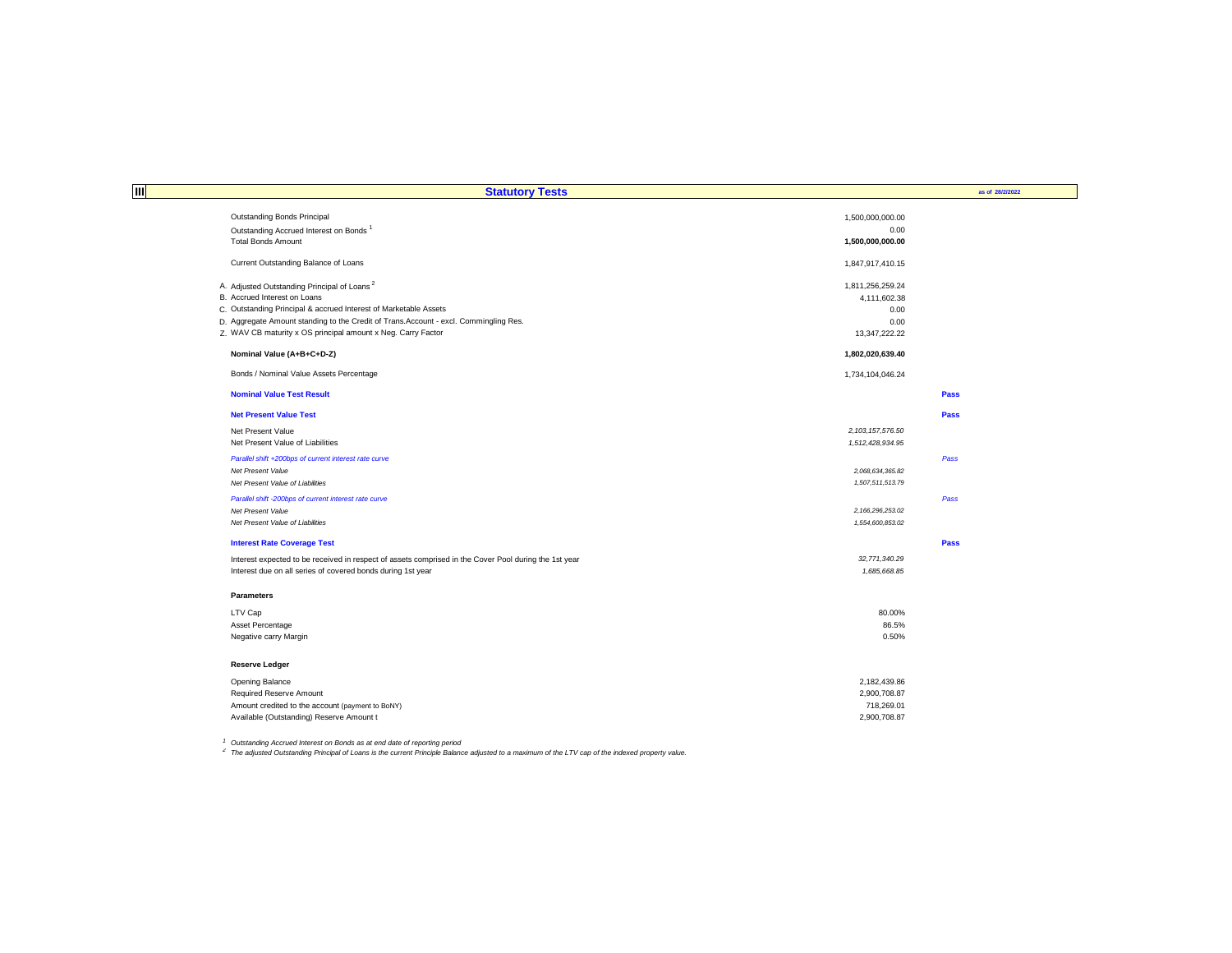**IV**

|                                        | <b>Portfolio Stratifications</b> |                      |                                         |                                      |
|----------------------------------------|----------------------------------|----------------------|-----------------------------------------|--------------------------------------|
| <b>LOAN CURRENCY</b>                   |                                  |                      |                                         |                                      |
|                                        | Num of Loans                     | % of loans           | OS_Principal (in Euro)                  | % of OS Principal                    |
| CHF                                    | 3,512                            | 6.87%                | 237,054,025.63                          | 12.83%                               |
| <b>EUR</b>                             | 47,582                           | 93.13%               | 1,610,863,384.52                        | 87.17%                               |
| <b>Grand Total</b>                     | 51,094                           | 100.00%              | 1,847,917,410.15                        | 100.00%                              |
| <b>ORIGINAL LOAN AMOUNT</b>            |                                  |                      |                                         |                                      |
|                                        | Num of Loans                     | % of loans           | Principal                               | % of Principal                       |
| $0 - 37.500$                           | 13,751                           | 26.91%               | 329,470,841.74                          | 8.82%                                |
| 37.501 - 75.000<br>75.001 - 100.000    | 19,246<br>8,020                  | 37.67%<br>15.70%     | 1,091,903,391.05<br>714,467,282.85      | 29.22%<br>19.12%                     |
| 100.001 - 150.000                      | 6,768                            | 13.25%               | 836,787,152.63                          | 22.40%                               |
| 150.001 - 250.000                      | 2,598                            | 5.08%                | 490,640,784.60                          | 13.13%                               |
| 250.001 - 500.000                      | 623                              | 1.22%                | 202,684,611.82                          | 5.42%                                |
| $500.001 +$                            | 88                               | 0.17%                | 70,330,842.62                           | 1.88%                                |
| <b>Grand Total</b>                     | 51,094                           | 100.00%              | 3,736,284,907.31                        | 100.00%                              |
| <b>OUTSTANDING LOAN AMOUNT</b>         |                                  |                      |                                         |                                      |
|                                        | Num of Loans                     | % of loans           | Principal Euro Equiv                    | % of Principal Euro Equiv            |
| $0 - 37,500$                           | 33,624                           | 65.81%               | 577.164.797.44                          | 31.23%                               |
| 37.501 - 75.000<br>75.001 - 100.000    | 12,094<br>2,777                  | 23.67%<br>5.44%      | 636,036,167.53<br>238,588,270.08        | 34.42%<br>12.91%                     |
| 100.001 - 150.000                      | 1,798                            | 3.52%                | 214,716,288.09                          | 11.62%                               |
| 150.001 - 250.000                      | 638                              | 1.25%                | 117,517,999.43                          | 6.36%                                |
| 250.001 - 500.000                      | 140                              | 0.27%                | 45,214,120.47                           | 2.45%                                |
| $500.001 +$                            | 23                               | 0.05%                | 18,679,767.11                           | 1.01%                                |
| <b>Grand Total</b>                     | 51,094                           | 100.00%              | 1,847,917,410.15                        | 100.00%                              |
| <b>ORIGINATION DATE</b>                |                                  |                      |                                         |                                      |
|                                        | Num of Loans                     | % of loans           | Principal Euro Equiv                    | % of Principal Euro Equiv.           |
| 1990-2004                              | 13,726                           | 26.86%               | 331,643,443.84                          | 17.95%                               |
| 2005<br>2006                           | 5,076<br>7,336                   | 9.93%<br>14.36%      | 219,484,636.64<br>328,577,438.61        | 11.88%<br>17.78%                     |
| 2007                                   | 7,314                            | 14.31%               | 265,992,632.41                          | 14.39%                               |
| 2008                                   | 4,671                            | 9.14%                | 162,128,546.62                          | 8.77%                                |
| 2009                                   | 2,852                            | 5.58%                | 106,450,977.75                          | 5.76%                                |
| 2010                                   | 2,644                            | 5.17%                | 107,455,831.16                          | 5.81%                                |
| 2011<br>2012                           | 1,596<br>1,359                   | 3.12%<br>2.66%       | 56,978,640.35<br>45,381,585.50          | 3.08%<br>2.46%                       |
| 2013                                   | 1,014                            | 1.98%                | 32,855,958.30                           | 1.78%                                |
| 2014                                   | 383                              | 0.75%                | 12,058,946.23                           | 0.65%                                |
| 2015                                   | 213                              | 0.42%                | 8,569,505.23                            | 0.46%                                |
| 2016<br>2017                           | 248<br>484                       | 0.49%<br>0.95%       | 12,732,065.70                           | 0.69%                                |
| 2018                                   | 749                              | 1.47%                | 25,219,562.61<br>39,281,922.50          | 1.36%<br>2.13%                       |
| 2019                                   | 370                              | 0.72%                | 19,655,937.63                           | 1.06%                                |
| 2020                                   | 163                              | 0.32%                | 10,309,978.07                           | 0.56%                                |
| 2021                                   | 896                              | 1.75%                | 63,139,801.01                           | 3.42%                                |
| <b>Grand Total</b>                     | 51,094                           | 100.00%              | 1,847,917,410.15                        | 100.00%                              |
| <b>MATURITY DATE</b>                   |                                  |                      |                                         |                                      |
|                                        | Num of Loans                     | % of loans           | Principal Euro Equiv                    | % of Principal Euro Equiv.           |
| 2021 - 2025                            | 9,231                            | 18.07%<br>29.34%     | 94,450,264.28                           | 5.11%<br>19.46%                      |
| 2026 - 2030<br>2031 - 2035             | 14,992<br>10,629                 | 20.80%               | 359,613,109.53<br>426,675,603.98        | 23.09%                               |
| 2036 - 2040                            | 7,803                            | 15.27%               | 416,193,930.69                          | 22.52%                               |
| 2041 - 2045                            | 3,75'                            | 7.34%                | 231,768,897.58                          | 12.54%                               |
| $2046 +$                               | 4.688                            | 9.18%                | 319,215,604.09                          | 17.27%                               |
| <b>Grand Total</b>                     | 51,094                           | 100.00%              | 1,847,917,410.15                        | 100.00%                              |
| <b>REMAIN. TIME TO MATURITY</b>        |                                  |                      |                                         |                                      |
|                                        | Num of Loans                     | % of loans           | Principal Euro Equiv.                   | % of Principal Euro Equiv.           |
| $0 - 40$ months                        | 7,702                            | 15.07%               | 71,618,592.94                           | 3.88%                                |
| 40.01 - 60 months<br>60.01 - 90 months | 4,858<br>6,374                   | 9.51%<br>12.48%      | 80,949,389.17<br>141,933,991.18         | 4.38%<br>7.68%                       |
| 90.01 - 120 months                     | 8,677                            | 16.98%               | 280,042,864.85                          | 15.15%                               |
| 120.01 - 150 months                    | 4,465                            | 8.74%                | 174, 197, 312. 70                       | 9.43%                                |
| 150.01 - 180 months<br>over 180 months | 5,383                            | 10.54%               | 265,359,206.96                          | 14.36%                               |
| <b>Grand Total</b>                     | 13,635<br>51,094                 | 26.69%<br>100.00%    | 833,816,052.36<br>1,847,917,410.15      | 45.12%<br>100.00%                    |
|                                        |                                  |                      |                                         |                                      |
| <b>INTEREST RATE</b>                   |                                  |                      |                                         |                                      |
| $0.00\% - 1.00\%$                      | Num of Loans                     | $%$ of loans         | Principal Euro Equiv.                   | % of Principal Euro Equiv.           |
| 1.01% - 2.00%                          | 4,703                            | 9.20%<br>53.68%      | 297,919,657.41                          | 16.12%<br>54.59%                     |
|                                        |                                  |                      |                                         |                                      |
| 2.01% - 3.00%                          | 27,429<br>2,936                  | 5.75%                | 1,008,764,159.69<br>90,908,174.77       |                                      |
| 3.01% - 4.00%                          | 3,357                            | 6.57%                | 171,637,996.75                          | 4.92%<br>9.29%                       |
| 4.01% - 5.00%                          | 9,483                            | 18.56%               | 221,212,440.78                          | 11.97%                               |
| 5.01% - 6.00%                          | 828                              | 1.62%                | 18,041,038.04                           | 0.98%                                |
| 6.01% - 7.00%<br>$7.01% +$             | 1,200<br>1,158                   | 2.35%<br>2.27%       | 21,342,851.38                           | 1.15%<br>0.98%                       |
| <b>Grand Total</b>                     | 51,094                           | 100.00%              | 18,091,091.33<br>1,847,917,410.15       |                                      |
|                                        |                                  |                      |                                         | 100.00%                              |
| <b>CURRENT LTV_Indexed</b>             |                                  |                      |                                         |                                      |
| $0.00\% - 20.00\%$                     | Num of Loans<br>15,995           | % of loans<br>31.31% | Principal Euro Equiv.<br>216,856,380.95 | % of Principal Euro Equiv.<br>11.74% |
| 20.01% - 30.00%                        | 8,054                            | 15.76%               | 222,802,212.75                          |                                      |
| 30.01% - 40.00%                        | 7,039                            | 13.78%               | 266,253,588.13                          |                                      |
| 40.01% - 50.00%                        | 6,184                            | 12.10%               | 288,362,052.77                          |                                      |
| 50.01% - 60.00%                        | 4,923                            | 9.64%                | 265, 199, 736. 79                       | 12.06%<br>14.41%<br>15.60%<br>14.35% |
| 60.01% - 70.00%<br>70.01% - 80.00%     | 3,599<br>2,461                   | 7.04%<br>4.82%       | 223, 137, 466. 75<br>158,421,294.18     | 12.08%<br>8.57%                      |
| 80.01% - 90.00%                        | 1,523                            | 2.98%                | 105,730,441.89                          | 5.72%                                |
| 90.01% - 100.00%<br>$100.00\% +$       | 809<br>507                       | 1.58%<br>0.99%       | 59,304,969.78<br>41,849,266.16          | 3.21%<br>2.26%                       |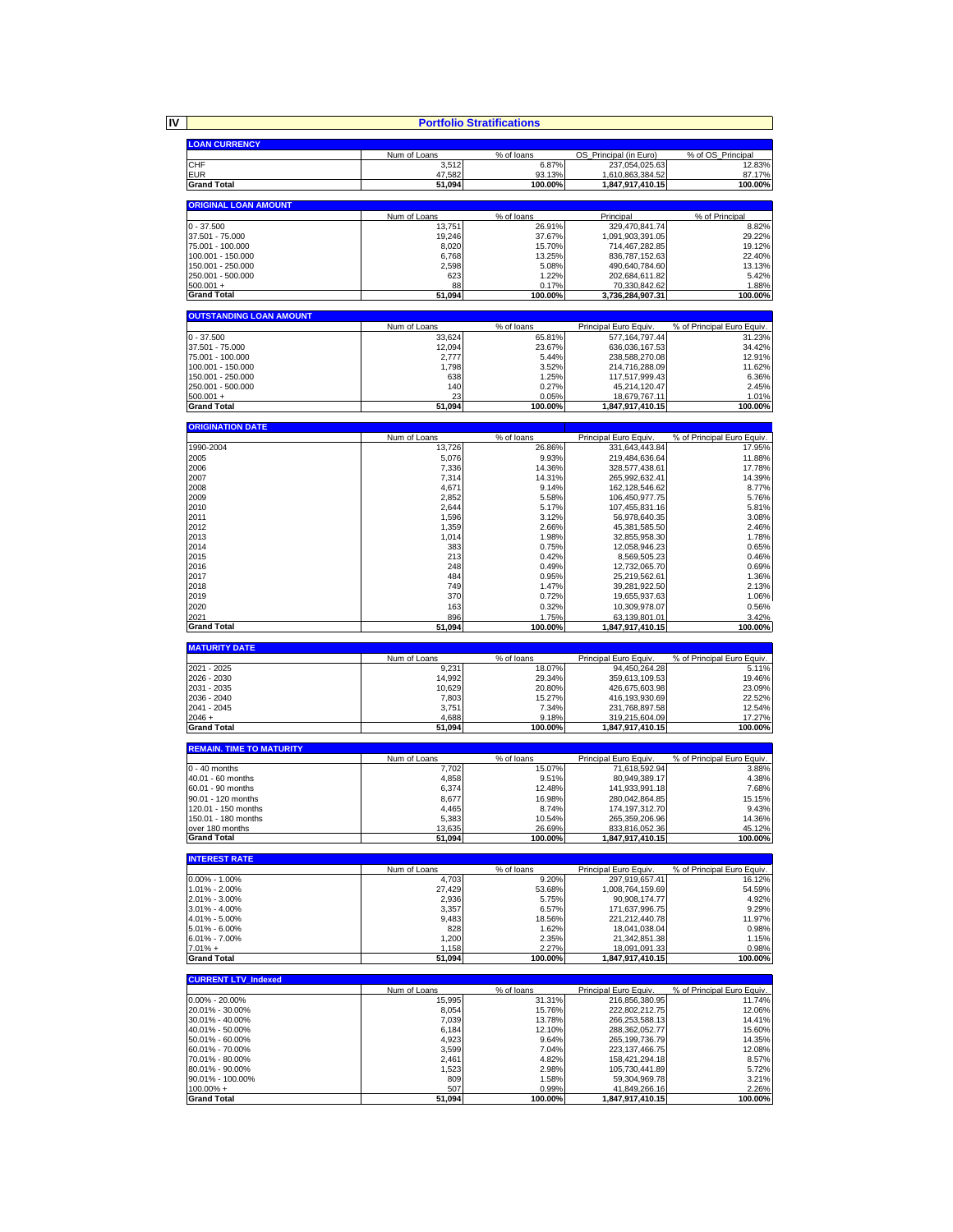| <b>CURRENT LTV_Unindexed</b>                   |                        |                      |                                          |                                     |
|------------------------------------------------|------------------------|----------------------|------------------------------------------|-------------------------------------|
|                                                | Num of Loans           | % of loans           | <b>Principal Euro Equiv.</b>             | % of Principal Euro Equiv.          |
| $0.00\% - 20.00\%$                             | 19,004                 | 37.19%               | 309,630,447.99                           | 16.76%                              |
| 20.01% - 30.00%                                | 10,273                 | 20.11%               | 341,781,777.38                           | 18.50%                              |
| 30.01% - 40.00%                                | 9,061                  | 17.73%               |                                          | 21.66%                              |
| 40.01% - 50.00%                                | 6,046                  |                      | 400,317,908.00                           |                                     |
|                                                |                        | 11.83%               | 328,795,190.80                           | 17.79%                              |
| 50.01% - 60.00%                                | 3,911                  | 7.65%                | 250,315,627.61                           | 13.55%                              |
| 60.01% - 70.00%                                | 1,991                  | 3.90%                | 145,091,414.90                           | 7.85%                               |
| 70.01% - 80.00%                                | 641                    | 1.25%                | 51,805,394.59                            | 2.80%                               |
| 80.01% - 90.00%                                | 108                    | 0.21%                | 11,212,575.09                            | 0.61%                               |
| 90.01% - 100.00%                               | 38                     | 0.07%                | 6,135,353.13                             | 0.33%                               |
| $100.00\% +$                                   | 21                     | 0.04%                | 2,831,720.66                             | 0.15%                               |
| <b>Grand Total</b>                             | 51,094                 | 100.00%              | 1,847,917,410.15                         | 100.00%                             |
|                                                |                        |                      |                                          |                                     |
| <b>ORIGINAL LTV</b>                            |                        |                      |                                          |                                     |
|                                                | Num of Loans           | % of loans           | <b>Principal Euro Equiv.</b>             | % of Principal Euro Equiv.          |
| 0.00% - 20.00%                                 | 3,375                  | 6.61%                | 51,610,894.06                            | 2.79%                               |
| 20.01% - 30.00%                                | 4,650                  | 9.10%                | 103.488.388.52                           | 5.60%                               |
| 30.01% - 40.00%                                | 6,330                  | 12.39%               | 169,624,138.64                           | 9.18%                               |
| 40.01% - 50.00%                                | 7,839                  | 15.34%               | 251,906,294.03                           | 13.63%                              |
| 50.01% - 60.00%                                | 8,332                  | 16.31%               | 311,503,012.12                           | 16.86%                              |
| 60.01% - 70.00%                                | 7,428                  | 14.54%               | 316,756,665.46                           | 17.14%                              |
| 70.01% - 80.00%                                | 7,155                  | 14.00%               | 326,565,262.10                           | 17.67%                              |
| 80.01% - 90.00%                                | 3,579                  | 7.00%                | 171,434,402.42                           | 9.28%                               |
| 90.01% - 100.00%                               | 2,091                  | 4.09%                | 127,254,903.54                           | 6.89%                               |
|                                                |                        |                      |                                          |                                     |
| $100.00\%$ +                                   | 315                    | 0.62%                | 17,773,449.25                            | 0.96%                               |
| <b>Grand Total</b>                             | 51,094                 | 100.00%              | 1,847,917,410.15                         | 100.00%                             |
| <b>LOCATION OF PROPERTY</b>                    |                        |                      |                                          |                                     |
|                                                | Num of Loans           | % of loans           | Principal Euro Equiv.                    | % of Principal Euro Equiv.          |
| Attica                                         | 20,505                 | 40.13%               | 886, 158, 287. 75                        | 47.95%                              |
| Thessaloniki                                   | 7,467                  | 14.61%               | 245,035,751.55                           | 13.26%                              |
| Macedonia                                      | 5,988                  | 11.72%               | 161,240,903.25                           | 8.73%                               |
| Peloponnese                                    | 3,801                  | 7.44%                | 123,109,242.92                           | 6.66%                               |
| Thessalv                                       |                        |                      |                                          |                                     |
|                                                | 3,628                  | 7.10%                | 100,811,693.13                           | 5.46%                               |
| Sterea Ellada                                  | 2,776                  | 5.43%                | 82.374.060.74                            | 4.46%                               |
| Creta Island                                   | 2,070                  | 4.05%                | 76,028,167.67                            | 4.11%                               |
| Ionian Islands                                 | 812                    | 1.59%                | 31,210,187.62                            | 1.69%                               |
| Thrace                                         | 1,326                  | 2.60%                | 39,264,025.66                            | 2.12%                               |
| Epirus                                         | 1,553                  | 3.04%                | 46,791,511.84                            | 2.53%                               |
| Aegean Islands                                 | 1.168                  | 2.29%                | 55.893.578.02                            | 3.02%                               |
| <b>Grand Total</b>                             | 51,094                 | 100.00%              | 1,847,917,410.15                         | 100.00%                             |
|                                                |                        |                      |                                          |                                     |
| <b>SEASONING</b>                               |                        |                      |                                          |                                     |
|                                                | Num of Loans           | % of loans           | Principal Euro Equiv.                    | % of Principal Euro Equiv.          |
| $0 - 12$                                       | 537                    | 1.05%                | 37,273,720.47                            | 2.02%                               |
| $12 - 24$                                      | 486                    | 0.95%                | 34,213,624.00                            | 1.85%                               |
|                                                |                        |                      |                                          |                                     |
| $24 - 36$                                      | 324                    | 0.63%                | 17,008,447.48                            | 0.92%                               |
| $36 - 60$                                      | 1,247                  | 2.44%                | 66,050,278.99                            | 3.57%                               |
|                                                |                        |                      |                                          |                                     |
| $60 - 96$                                      | 794                    | 1.55%                | 32,621,809.53                            | 1.77%                               |
| over 96                                        | 47,706                 | 93.37%               | 1,660,749,529.68                         | 89.87%                              |
| <b>Grand Total</b>                             | 51,094                 | 100.00%              | 1,847,917,410.15                         | 100.00%                             |
| <b>LEGAL LOAN TERM</b>                         |                        |                      |                                          |                                     |
|                                                | Num of Loans           | % of loans           | Principal Euro Equiv.                    | % of Principal Euro Equiv.          |
| $0 - 5$ years                                  | 11                     | 0.02%                | 124,604.45                               | 0.01%                               |
| 5 - 10 years                                   | 441                    | 0.86%                | 6,517,332.68                             | 0.35%                               |
| 10 - 15 years                                  | 6,183                  | 12.10%               | 78,476,711.15                            | 4.25%                               |
| 15 - 20 years                                  | 9,150                  | 17.91%               | 208,665,474.94                           | 11.29%                              |
| 20 - 25 years                                  | 9,933                  | 19.44%               | 369,103,824.09                           | 19.97%                              |
| 25 - 30 years                                  | 16,768                 | 32.82%               | 667,920,963.99                           | 36.14%                              |
|                                                |                        | 7.29%                |                                          |                                     |
| 30 - 35 years<br>$35$ years $+$                | 3,726<br>4,882         | 9.55%                | 212,579,521.88<br>304,528,976.97         | 11.50%<br>16.48%                    |
| <b>Grand Total</b>                             | 51,094                 | 100.00%              | 1,847,917,410.15                         | 100.00%                             |
|                                                |                        |                      |                                          |                                     |
| <b>REAL ESTATE TYPE</b>                        |                        |                      |                                          |                                     |
|                                                | Num of Loans<br>39,787 | % of loans<br>77.87% | Principal Euro Equiv<br>1,357,101,780.04 | % of Principal Euro Equiv<br>73.44% |
| Flats<br>Houses                                | 11,307                 | 22.13%               | 490,815,630.11                           | 26.56%                              |
| Grand Total                                    | 51,094                 | 100.00%              | 1,847,917,410.15                         | 100.00%                             |
|                                                |                        |                      |                                          |                                     |
| <b>LOAN PURPOSE</b>                            |                        |                      |                                          |                                     |
|                                                | Num of Loans           | $%$ of loans         | Principal Euro Equiv.                    | % of Principal Euro Equiv.          |
| Construction                                   | 11,060                 | 21.65%               | 404,426,567.09                           | 21.89%                              |
| Purchase                                       | 27,580                 | 53.98%               | 1,061,011,042.86                         | 57.42%                              |
| Repair                                         | 9,514                  | 18.62%               | 297,412,086.38                           | 16.09%                              |
| Construction (re-mortgage)                     | 104                    | 0.20%                | 6,247,554.35                             | 0.34%                               |
| Purchase (re-mortgage)                         | 581                    | 1.14%                | 27,389,293.39                            | 1.48%                               |
| Repair (re-mortgage)                           | 293                    | 0.57%                | 12,329,062.26                            | 0.67%                               |
| <b>Equity Release</b>                          | 1,962                  | 3.84%                | 39,101,803.81                            | 2.12%                               |
| <b>Grand Total</b>                             | 51,094                 | 100.00%              | 1,847,917,410.15                         | 100.00%                             |
|                                                |                        |                      |                                          |                                     |
| <b>INTEREST PAYMENT FREQUENCY</b>              |                        |                      |                                          |                                     |
|                                                | Num of Loans<br>50,935 | % of loans           | Principal Euro Equiv.                    | % of Principal Euro Equiv.          |
| FA<br>Balloon                                  | 15 <sub>S</sub>        | 99.69%<br>0.31%      | 1,833,129,832.78                         | 99.20%<br>0.80%                     |
| <b>Grand Total</b>                             | 51,094                 | 100.00%              | 14,787,577.37<br>1,847,917,410.15        | 100.00%                             |
|                                                |                        |                      |                                          |                                     |
| <b>INTEREST RATE TYPE</b>                      |                        |                      |                                          |                                     |
|                                                | Num of Loans           | % of loans           | Principal Euro Equiv                     | % of Principal Euro Equiv.          |
| Floating                                       | 49,769                 | 97.41%               | 1,778,251,665.36                         | 96.23%                              |
| <b>Fixed Converting to Floating</b>            | 1,123                  | 2.20%                | 68,088,389.92                            | 3.68%                               |
| <b>Fixed to Maturity</b><br><b>Grand Total</b> | 202<br>51,094          | 0.40%<br>100.00%     | 1,577,354.87<br>1,847,917,410.15         | 0.09%<br>100.00%                    |

Fixed rate assets *3.77%* Assets' WAL (in years)